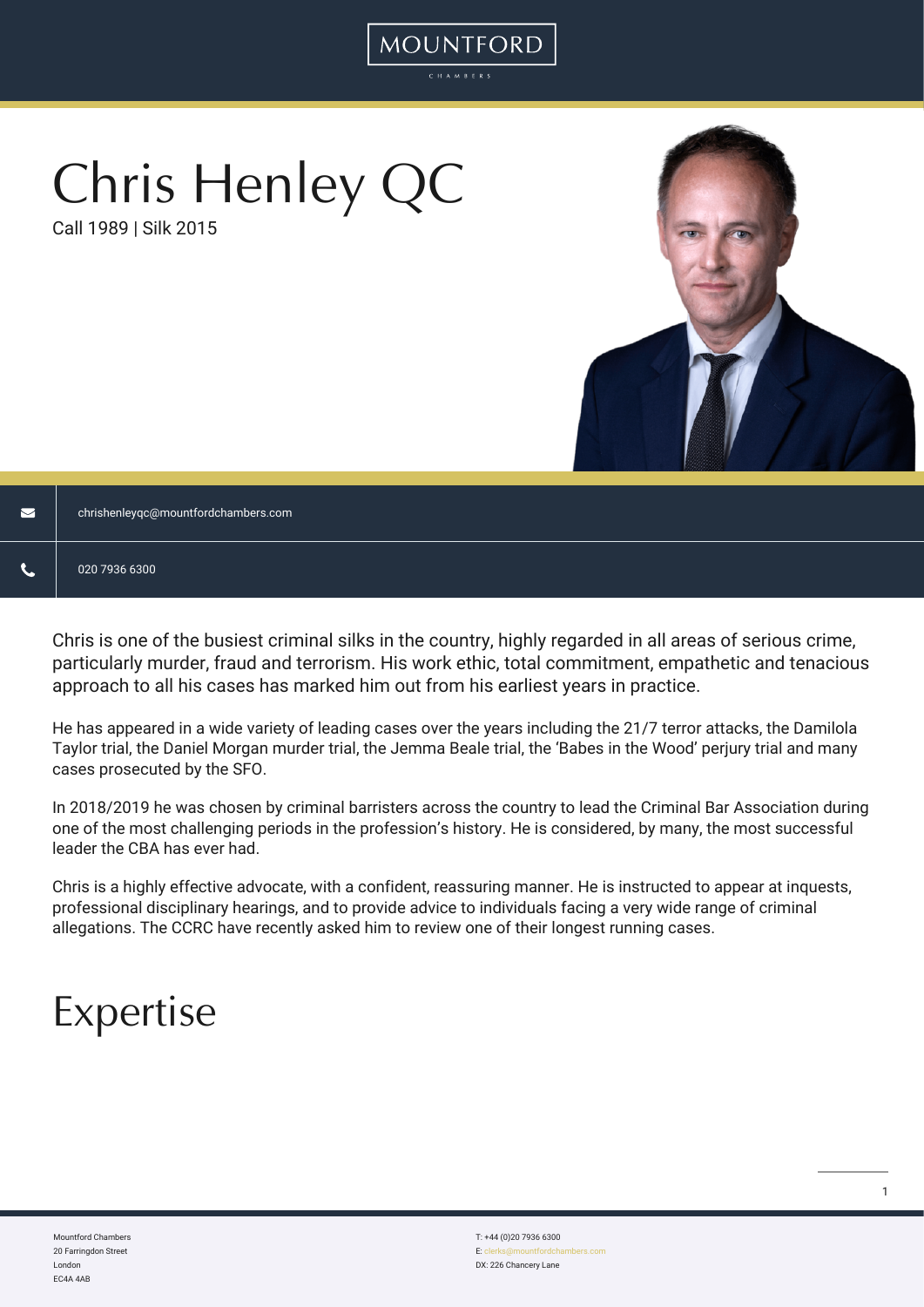## Crime

#### **Murder & Manslaughter**

Chris has substantial experience defending in complex murder trials, particularly those involving young or vulnerable defendants, multiple defendants involving 'cut throat' issues, or disputed expert evidence eg cell site, blood spatter, mental health issues, firearms discharge or where the cause of death is in dispute.

#### **Sexual Offences**

Chris has also defended in many other serious cases, for example successfully defending a prep school headmaster charged with historic child cruelty, a young woman charged with making serial false allegations of rape, and regularly represents professionals (recently a dentist, solicitor, journalist, and property developer) charged with various offences including harassment, fraud, and coercive control.

#### **Terrorism**

Chris has appeared in many terrorism trials involving allegations of both domestic and international terrorism, linked, for example to the conflict in Syria and Afghanistan.

## Notable Crime cases

#### [R v Azad & 7 others \[2021\] Reading Crown Court](https://www.watfordobserver.co.uk/news/19473792.murder-trial-luke-oconnell-stabbed-watford/)

Group attack with samurai sword, following car chase through streets of Watford

#### [R v Medina & 3 others \[2021\] Central Criminal Court](https://www.bbc.co.uk/news/uk-england-london-57700126)

Alleged gang attack on random young man following 'rideout' into rival gang's area in North West London. M only defendant not convicted of murder.

[R v Abdi and another \[2021\] Isleworth Crown Court](https://www.getsurrey.co.uk/news/local-news/jealous-controlling-man-among-two-20870940)

Stabbing at a party

[R v Foy & others \[2021\] Liverpool Crown Court](https://www.bbc.co.uk/news/uk-england-merseyside-56091729)

Shooting by two brothers

[R v Mohammed, Murphy & Bailey \[2021\] Birmingham Crown Court](https://www.birminghammail.co.uk/news/midlands-news/teen-shot-outside-grandparents-home-19809473)

Conspiracy to murder 15 year old

Mountford Chambers 20 Farringdon Street London EC4A 4AB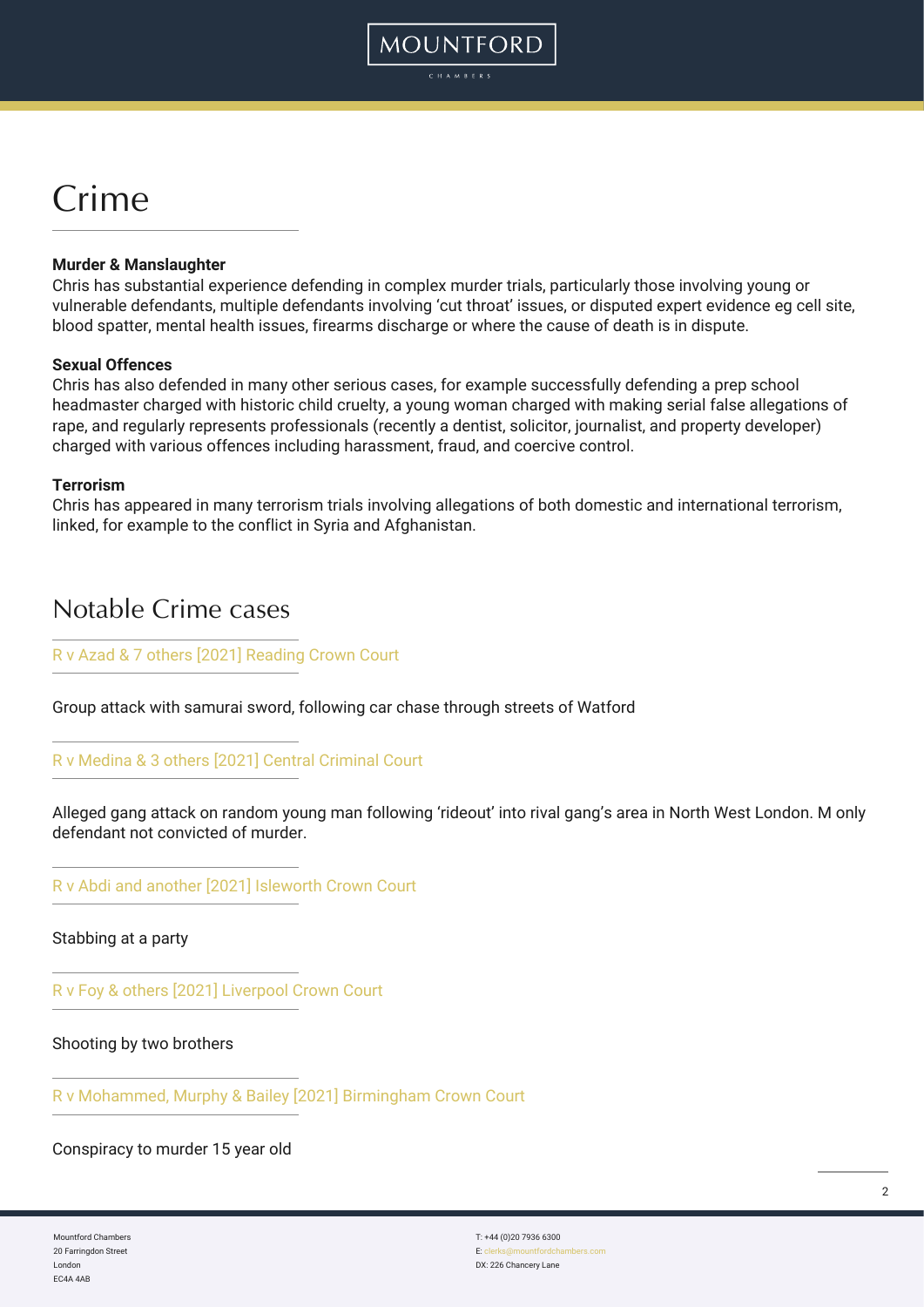[R v Chapman and Wright \[2020\] Peterborough Crown Court](https://www.bbc.co.uk/news/uk-england-cambridgeshire-55274104)

#### Wife and lodger killing husband

[R v Carrington and others \[2020\] Preston Crown Court](https://www.bbc.co.uk/news/uk-england-lancashire-55071866)

Stabbings in Blackpool by group from North West London. Acquitted of murder

[R v KN & Another \[2019\] Derby Crown Court](https://www.bbc.co.uk/news/uk-england-derbyshire-48939871)

Murder, cut-throat defences, KN acquitted of murder, co-defendant convicted of murder

**MOUNTFORD** 

[R v Assri \[2020\] Isleworth Crown Court](https://londonnewsonline.co.uk/man-who-pretended-to-be-nephew-of-vulnerable-man-convicted-for-his-murder/)

Murder by bogus nephew, who moved in with the deceased

[R v Popoola & others \[2019\] Central Criminal Court](https://www.bbc.co.uk/news/uk-england-london-45488025)

Multiple stabbings on the same night by gang in Kentish Town. Defendant aged 18

[R v Richard Lee \['2019\] Newcastle Crown Court](https://www.thenorthernecho.co.uk/news/17436105.richie-lee-rule-street---knifeman-found-guilty-back-lane-stabbing-death/)

Stabbing of a friend following drunken argument

[R v Barry Rogers and Penny John \[2018\] Swansea Crown Court](https://www.theguardian.com/uk-news/2018/feb/08/ex-soldier-mother-jailed-life-grandmothers-murder-betty-guy-wales)

Son and mother accused of suffocating grandmother, who they believed was suffering from incurable cancer. Covert recordings. Extensive medical evidence

R v RB [2018] Blackfriars Crown Court

Man died in a fire at a cannabis factory in a tower block in South London, RB acquitted of manslaughter and reckless arson

## [R v EH \[2017\] Central Criminal Court](https://www.dailymail.co.uk/news/article-5197493/Homeowner-killed-drunk-burglar-cleared-murder.html)

A paranoid schizophrenic, acquitted of murder and manslaughter relying on self-defence. EH stabbed burglar 58 times. Extensive cross-examination of pathologist and blood spatter expert.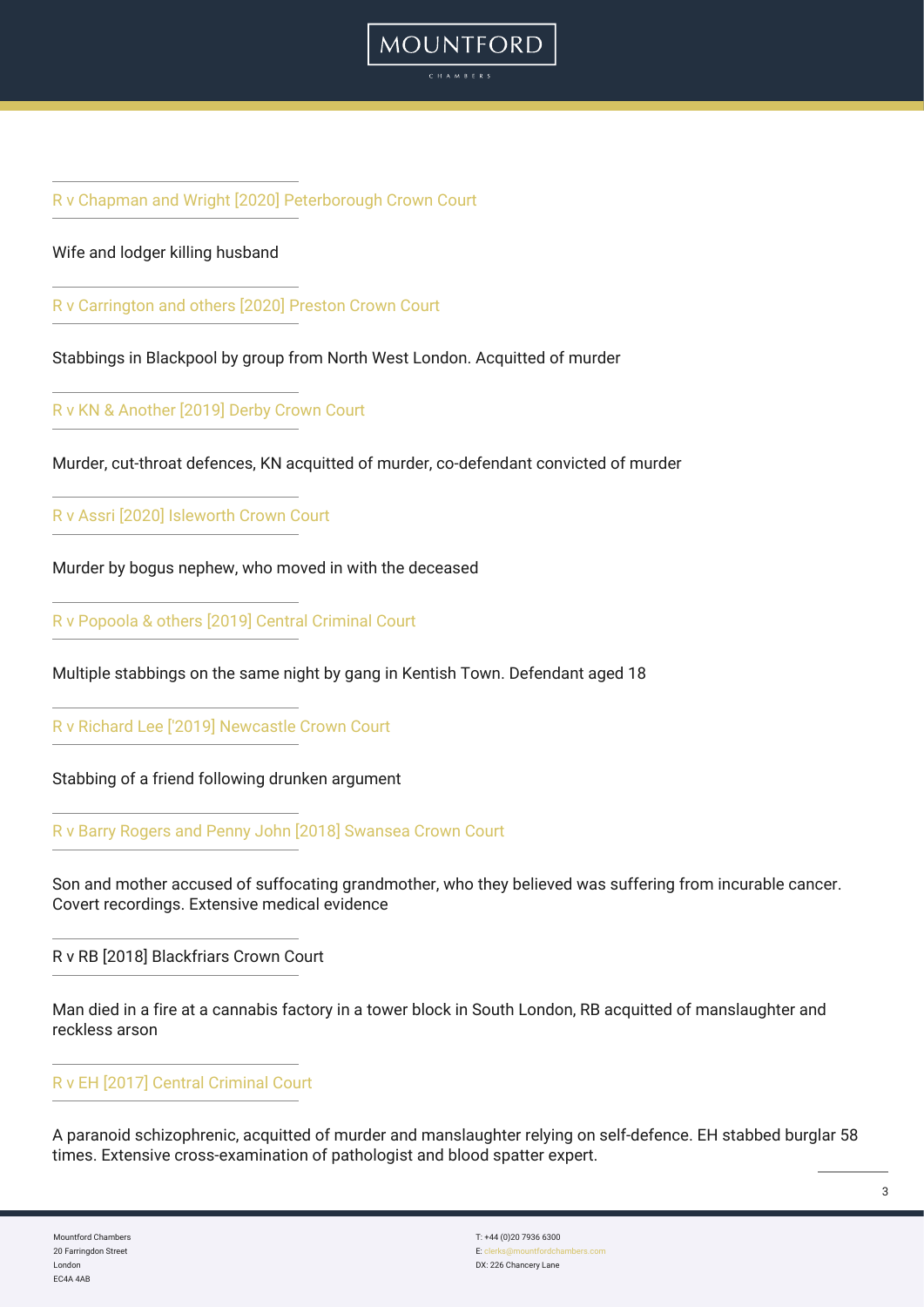R v DG and another [2017] Leicester Crown Court

Revenge murder following previous gang attack

R v Jordan Matthews [2017] Cardiff Crown Court

Murder of girlfriend. Expert evidence on cause of death

[R v Jemma Beale, \[2017\] Southwark Crown Court](https://www.dailymail.co.uk/news/article-4671800/Woman-guilty-falsely-accusing-15-men-rape.html)

JB, a vulnerable young woman, prosecuted for making serial false complaints of rape and serious sexual assault.

**MOUNTFORD** 

[R v SP and others \[2015\] Ipswich Crown Court](https://www.northamptonchron.co.uk/news/breaking-news-northamptonshire-teacher-cleared-child-cruelty-case-after-prosecution-drop-charges-2225153)

SP, a Prep School Head Master charged with historic child cruelty against multiple children whilst working at a state boarding school, earlier in his career, for boys excluded from mainstream schools. SP acquitted of all charges.

[R v Rabar Mala \[2018\] Manchester Crown Court](https://www.bbc.co.uk/news/uk-43927338)

'SIM Card Terrorist'. Assisting IS fighters from the UK, sending and activating hundreds of SIM cards to facilitate communications. S16 Terrorism Act 2006.

[R v Stephen Gray \[2016\] Woolwich Crown Court](https://www.bbc.co.uk/news/uk-england-manchester-36807051)

SG, a former British soldier who had fought in Iraq, converted to Islam and travelled to Syria to fight with rebel groups against the Assad regime.

[R v Aftab Suleman \[2015\] Central Criminal Court](https://www.dailymail.co.uk/news/article-3165714/Muslim-extremist-distributed-Al-Qaeda-s-house-magazine-containing-guide-bombing-British-football-stadiums-suburban-bedroom-jailed-three-years.html)

AS was charged with dissemination of terrorist publications and posting to Facebook making reference to the Peshawar school shootings, and membership of a proscribed organisation.

[R v Jamshed Javeed \[2014\] Woolwich Crown Court](https://www.bbc.co.uk/news/uk-29786550)

JJ, a chemistry teacher in a Bolton secondary school, pleaded guilty to two section 5 Terrorism Act 2006 offences, involving travel to Syria to join his brother to fight against Assad. Extensive news coverage and very detailed basis of plea drafted.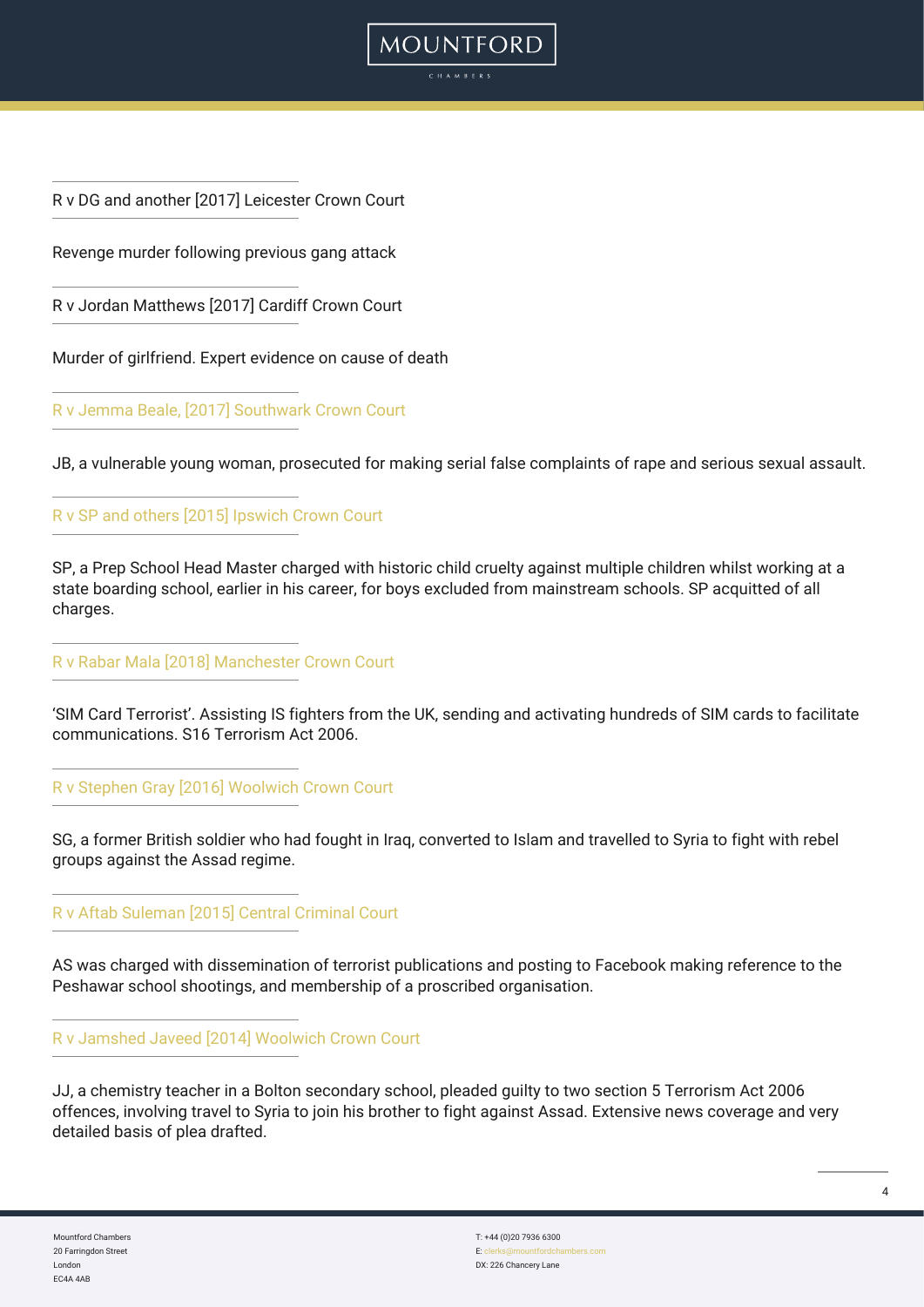

The first attempt by the CPS to obtain forfeiture of a family home under terrorism legislation. In front of Mr Justice Henriques, successfully opposed the application arguing the application breached the human rights of other family members who would be devastated by the consequences but had committed no offences.

MOUNTFORD

R v Sharif Ali [2013] Southwark Crown Court

SA was one of nine defendants arrested under the Terrorism Act as part of a joint US/UK surveillance operation. US Homeland Security investigators believed that SA was a member of a cell raising funds for Al Shabbab, in Kenya, by smuggling Khat to US. No evidence linking SA to terrorism. Six-week trial.

R v OB, Liverpool Crown Court

A high profile Muslim dentist, from a prominent family, charged with conspiracy to defraud. The North-West Counter Terrorism Unit conducted this extensive investigation into alleged financial crime. Charges were stayed as an abuse of process following lengthy legal argument.

[R v HF \[2011\] Manchester Crown Court](https://www.bbc.co.uk/news/uk-england-manchester-14851811)

Year long covert surveillance operation, undercover officers alleged to have infiltrated a terrorist cell. Following a 3-month trial HF was the only one of four defendants acquitted.

## Business Crime & Fraud

Chris Henley QC has appeared in multiple complex and serious fraud trials prosecuted by a variety of agencies including the SFO, HMRC and DBIS, representing company directors, HNW individuals, financial advisers and other professionals

## Notable Business Crime & Fraud cases

R v JK and 9 others, Southwark CC, 2019

MTIC fraud, representing the director of a cash and carry business alleged to be involved in sham trading of alcoholic drinks, and smuggling. Loss of £60m to HMRC.

[R v GD and 4 others, CCC, 2018](https://www.bbc.co.uk/news/uk-england-beds-bucks-herts-50425979)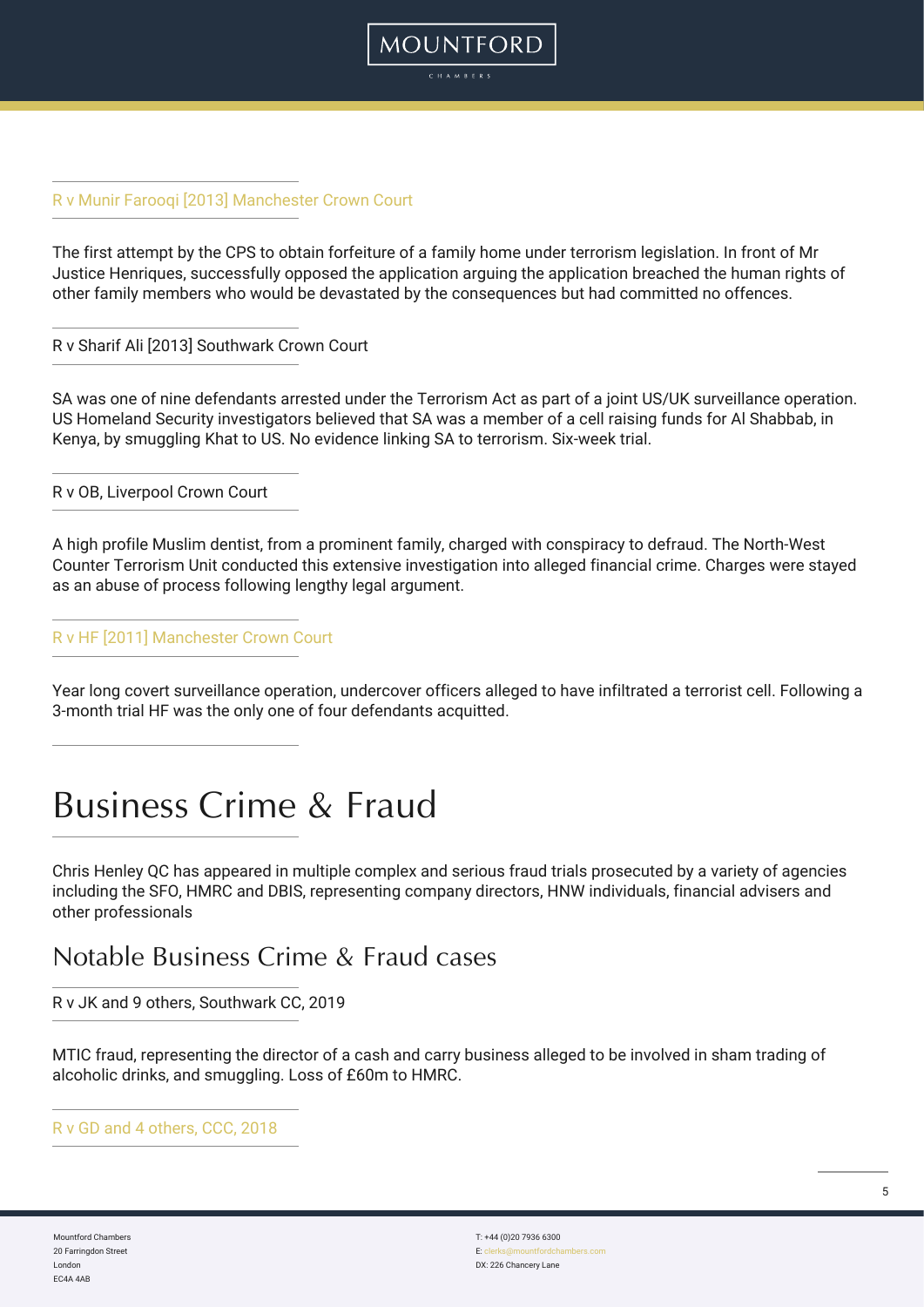large scale importation of unlicensed anabolic steroids worth £65 million from India and Eastern Europe, using GD's clothing company as cover.

MOUNTFORD

#### [R v SW & 6 others, Liverpool CC 2018](https://www.bbc.co.uk/news/uk-england-merseyside-45713046)

4 month SFO prosecution. SW was the managing director of a company alleged to be involved in mis-selling solar panels, and fraudulent Swiss based insurance products.

[R v JK and 3 others, Southwark CC 2017](https://www.dailymail.co.uk/news/article-4589048/Family-stole-45m-VAT-scam-jailed-27-years.html)

£45 million VAT fraud, using a pay roll company.

R v JG and 11 others, Southwark CC 2016

£40 million mortgage fraud. Mortgages raised on multiple high value properties in Mayfair and Kensington. JG, professional surveyor and valuer, alleged to have provided dishonestly inflated valuations. JG acquitted of all counts.

[R v MA & 10 others, Birmingham CC 2016](https://www.bbc.co.uk/news/uk-england-stoke-staffordshire-36103880)

Tax fraud, mortgage fraud and money laundering. MA, the principal defendant, was a revered Pir, 'holy man', and spiritual leader with thousands of followers, based in a Darbar centre in Stoke. MA, members of his family and inner circle prosecuted for multiple commercial and residential mortgage frauds, tax fraud and money laundering.

#### [R v NW-D & 10 others, Southwark CC 2015](https://www.theguardian.com/uk-news/2016/jul/01/film-producers-jailed-for-audacious-22m-film-tax-scam)

Tax fraud, NW-D was a financial adviser to city traders, investing in 'tax efficient' film schemes.

HMRC v JB and 19 others, Birmingham CC 2014

JB acquitted, 17 co-defendants convicted of £multi-million construction industry revenue and VAT fraud, using umbrella companies.

## Criminal Regulatory

Chris has a broad experience of defending in a wide range of criminal regulatory prosecutions.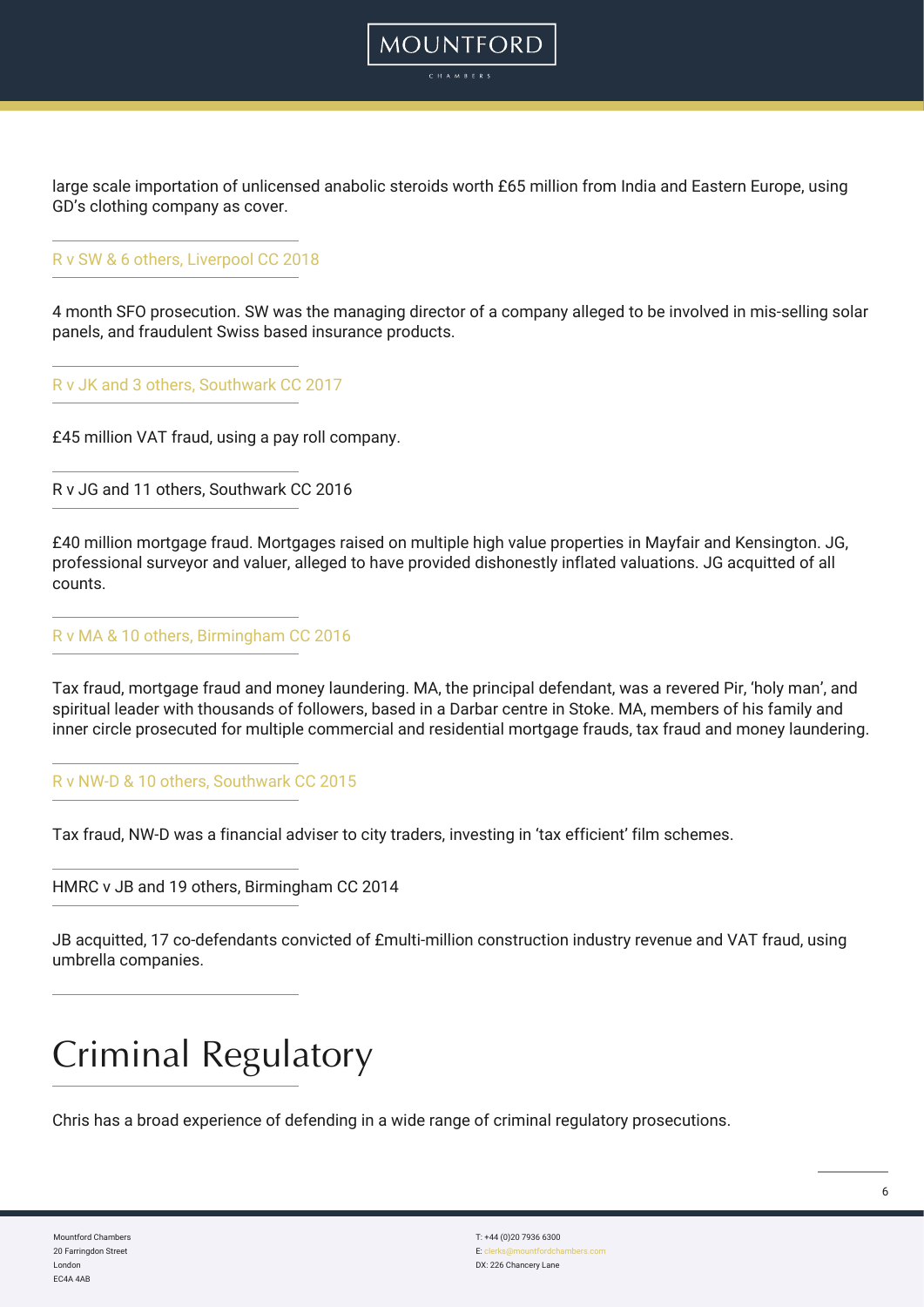## Professional Regulation

Chris has appeared before professional disciplinary tribunals and at inquests.

Notable Professional Regulation cases

Successfully represented a police officer accused of using excessive force in the course of an arrest and another accused of homophobic bullying within the workplace. Both were cleared of all alleged wrongdoing.

MOUNTFORD

Successfully represented Laura Ashley in a private prosecution brought by a trade association. Laura Ashley was accused of breaches of the Trade Descriptions Act.

Successfully represented the owner of a pet crematorium in proceedings brought by the Environment Agency. The defendant, RB, was cleared of all alleged breaches of the EPA.

## Education

• Bristol University

## **Memberships**

- Trustee of the Schools Consent Project
- Former Chair of the Criminal Bar Association (2018/19)
- Bencher of Grays Inn

## Publications

- Numerous articles in the national press, regularly interviewed on TV and radio.
- He has addressed conferences organized by the Howard League for Penal Reform, the Muslim Council of

Mountford Chambers 20 Farringdon Street London EC4A 4AB

T: +44 (0)20 7936 6300 E: cler DX: 226 Chancery Lane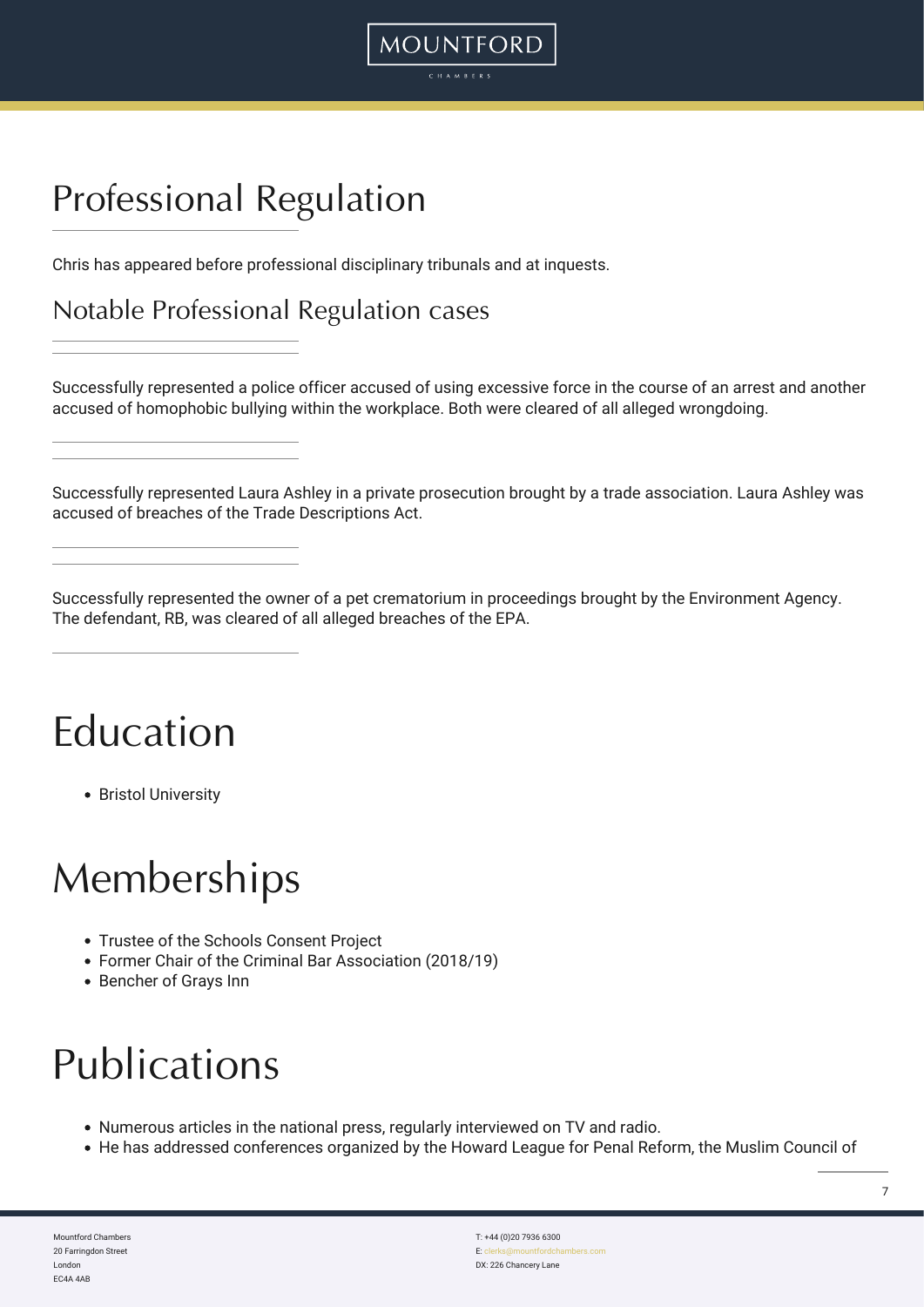Great Britain, The Law Society and in Parliament.

## Recommendations

### **2022**

Chambers & Partners

Crime: "He *is very sensitive to his clients' needs in highly emotionally charged situations that require a lot of patience. He is also very reassuring."* Ranked: Band 3

MOUNTFORD CHAMBER:

Legal 500

Crime: "*He fights hard for his client and his witness handling skills are extremely impressive. In court, he is calm, tenacious, skilful and highly persuasive, which makes for a very effective combination."* Ranked: Tier 3

#### **2021**

Chambers & Partners Crime: *"A balanced and fair advocate" who is "meticulous in every aspect of his preparation."* Ranked: Band 4

Legal 500 Crime: *"*'*Highly rated by his peers, Christopher's relaxed manner belies a razor-sharp intelligence.*' Ranked: Tier 3

#### **2020**

Chambers & Partners Crime: "Meticulous *is every aspect of his preparation."* Ranked: Band 4

Legal 500 *"Highly rated by his peers, Chris's relaxed manner belies a razor-sharp intelligence."*

#### **2019**

Chambers & Partners *"Able, hardworking and incredibly bright."*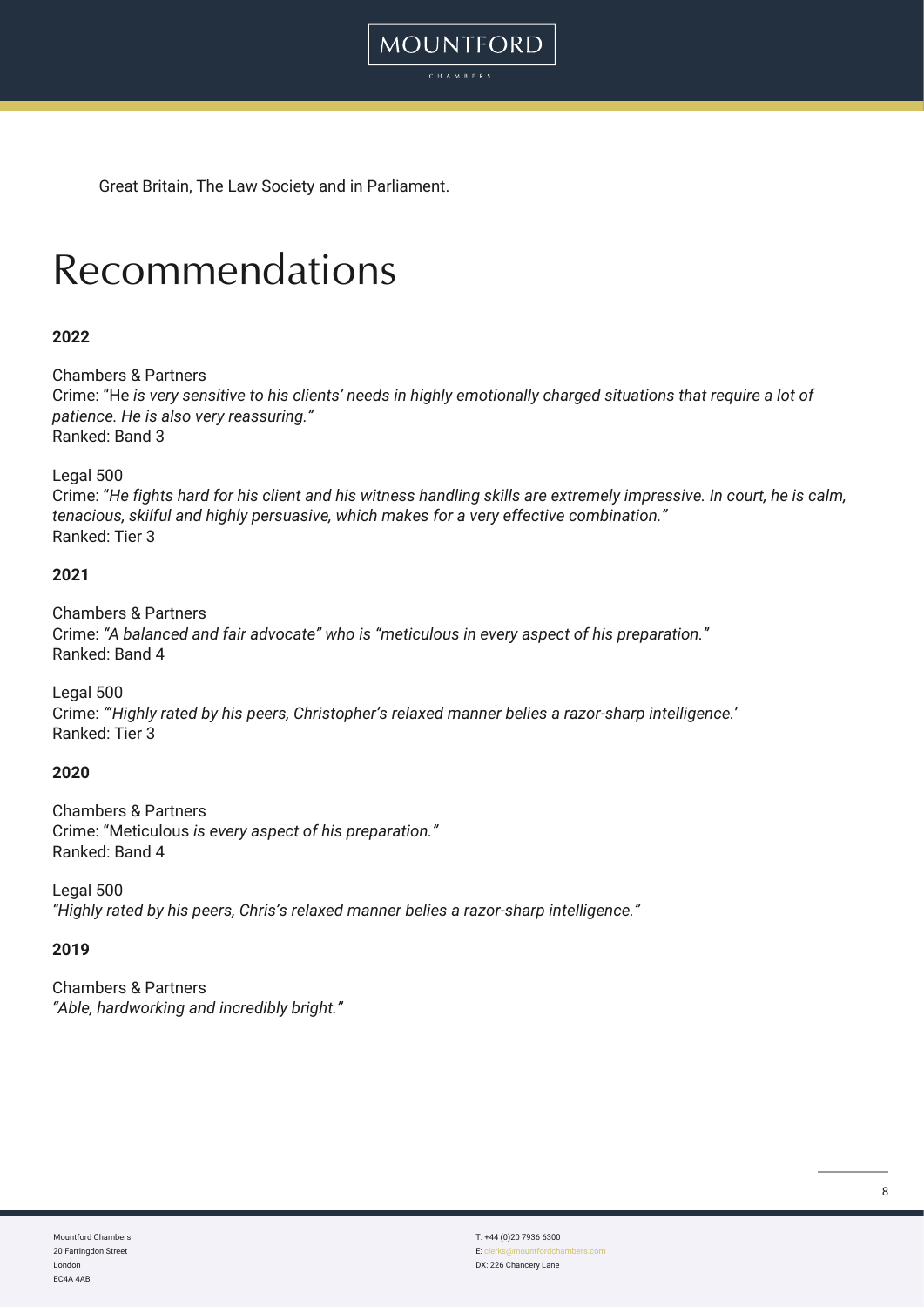## Judicial Appointments/Professional Associations/Memberships

MOUNTFORD CHAMBER

- Former Chair of the Criminal Bar Association (2018/19)
- Bencher of Grays Inn

## Awards

# **RANKED IN Chambers UK Bar** 2022

## **Christopher Henley QC**

Mountford Chambers 20 Farringdon Street London EC4A 4AB

T: +44 (0)20 7936 6300 E: cle DX: 226 Chancery Lane